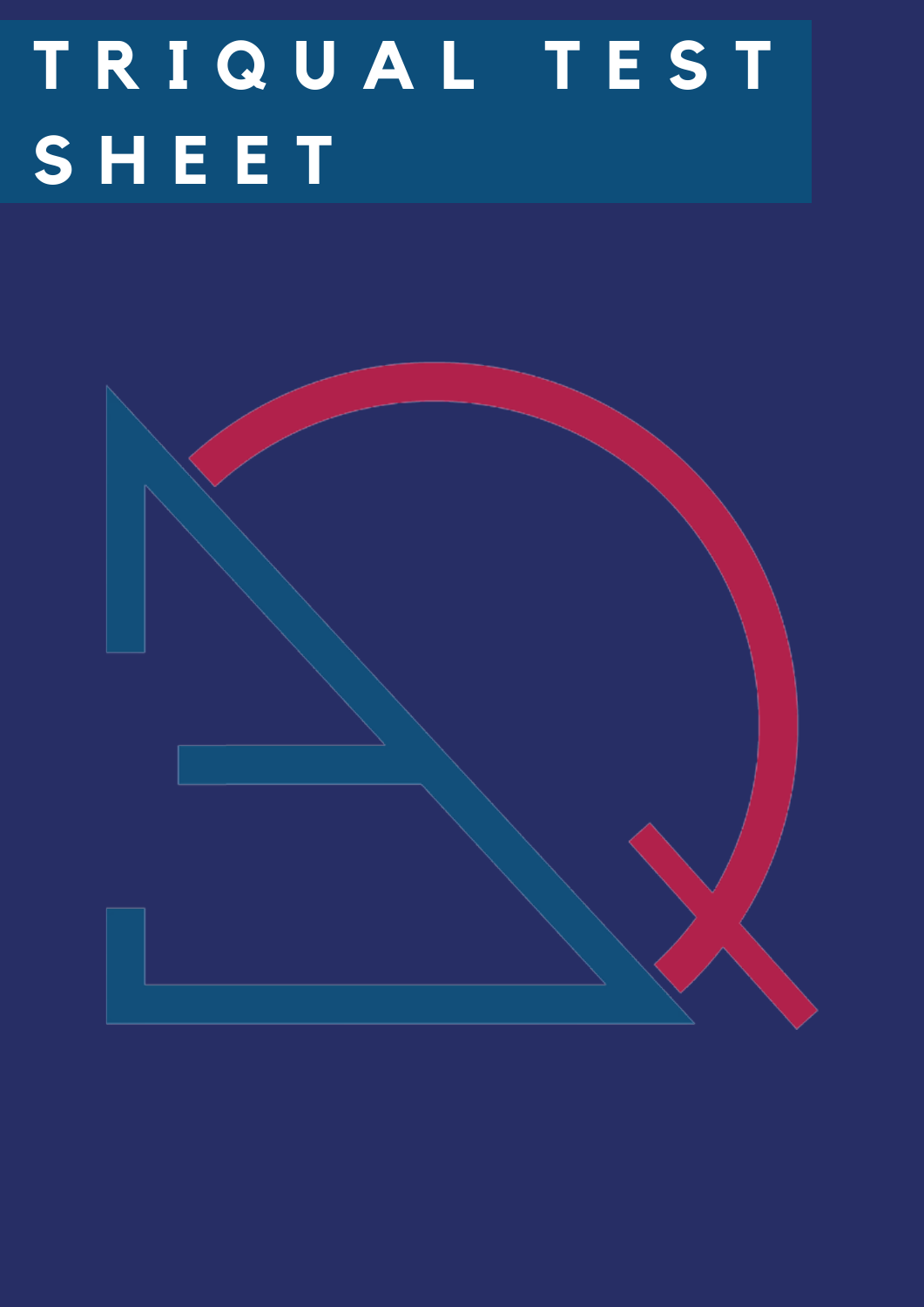IN THIS DOCUMENT, YOU'LL F I N D M O V E M E N T S T H A T R E Q U I R E Y O U T O M A X O U T I N W E I G H T, TO MAX OUT IN REPS OR TO DO SOMETHING AS Q U I C K L Y A S P O S S I B L E.

THE GOAL IS TO LEAVE NOTHING OUT THERE. THIS IS A TEST TO MEASURE YOUR C U R R E N T A B S O L U T E E N D P O I N T.

WRITE DOWN YOUR SCORES B E S I D E S T H E E X E R C I S E O N T H E L E F T S I D E . N O T E A N Y M E C H A N I C A L E R R O R ' S T O O .

A F T E R T H E A S S E S S M E N T, G O T O THE DATA SHEET AND YOU CAN SEE WHICH PROGRAMS ARE



O P T I M A L F O R YOU. IF YOU H A V E A N Y Q U E S T I O N S , D O N ' T H E S I T A T E T O CONTACT US.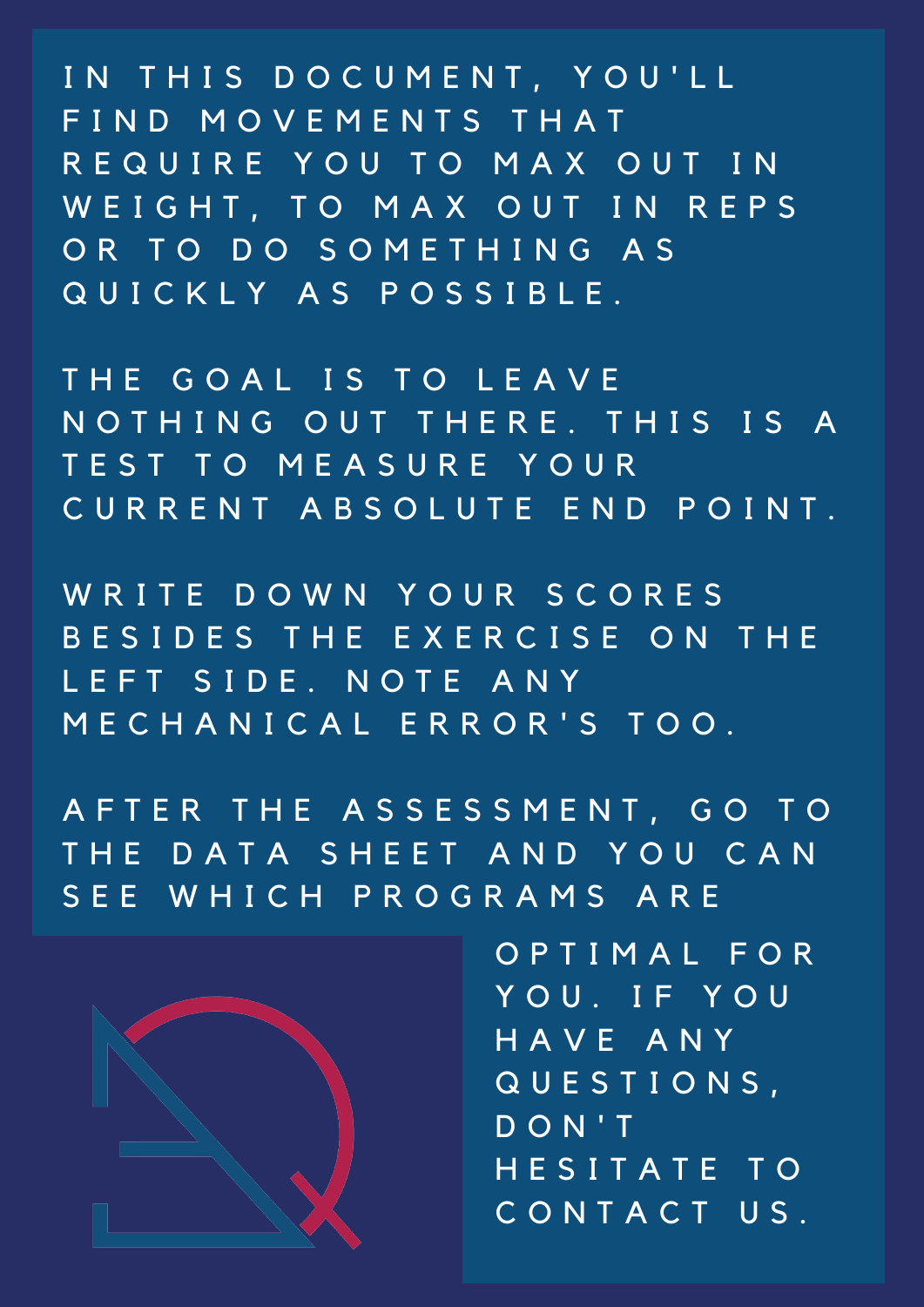T E S T I N G C A N B E D O N E I N WHATEVER ORDER YOU P R E F E R .

WITH WEIGHTLIFTING WE A D V I S E T O D O T H E O L Y L I F T S AT THE BEGINNING OF THE WEEK AND THE ABSOLUTE STRENGTH LIFTS NEAR THE E N D .

C O N D I T I O N I N G A N D G Y M N A S T I C S W O U L D A L S O B E P R E F E R E D A T T H E B E G I N N I N G OF THE WEEK, WATCH THE S Q U A T C L E A N A N D T H E B A T T E R Y T E S T . I T 'S B E N E F I C I A L T O D O T H O S E SIMULTANIOUSLY OF COURSE.

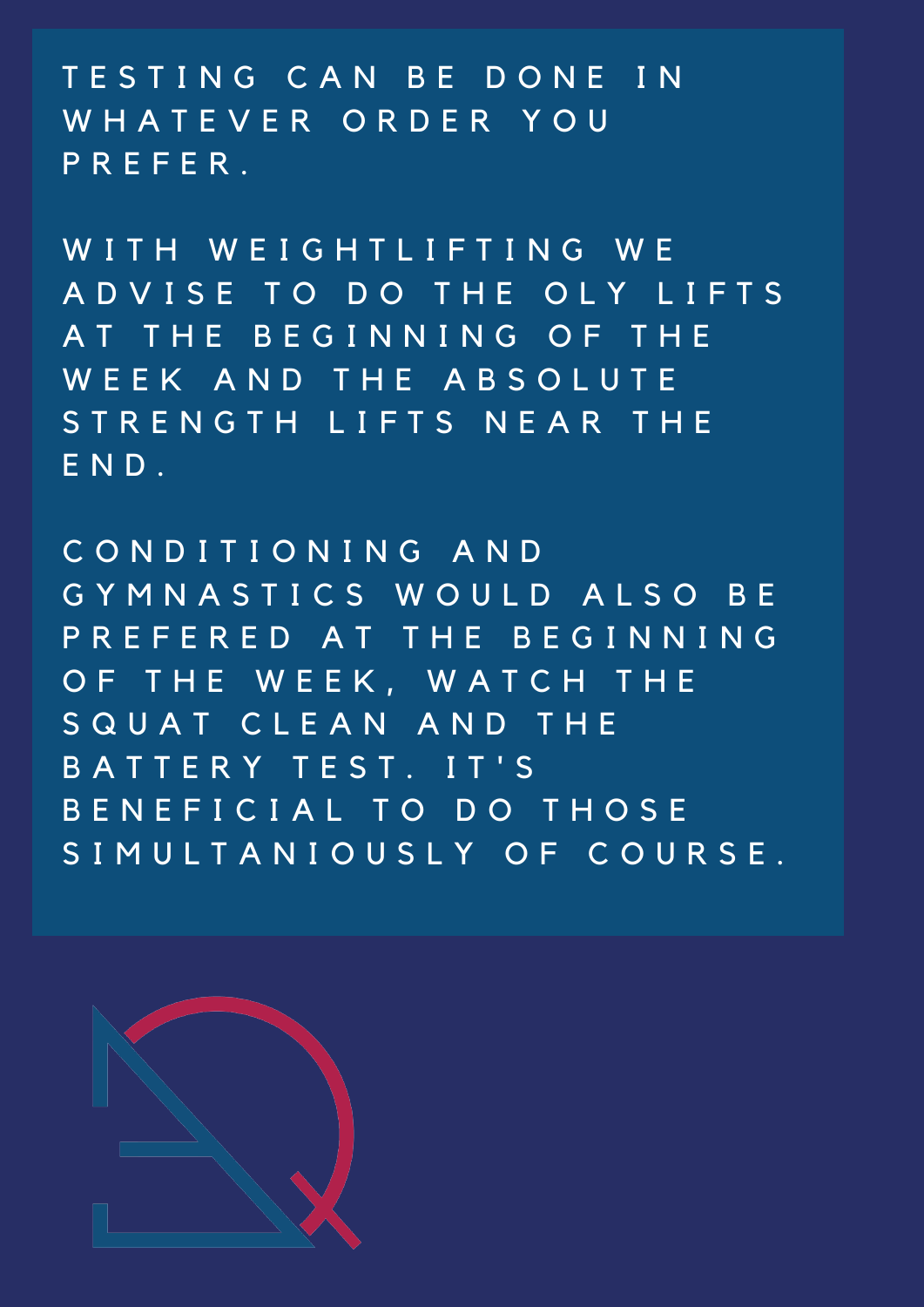# **W E I G H T L I F T I N G** R E S U L T S T T E S T

**C L E A N A N D J E R K**

- build to a one rep max
- squat and power cleans are both allowed
- split and push jers are both allowed
- don't exceed 3 failed attempts
- no hang cleans are allowed

#### **S Q U A T C L E A N**

- build to a one rep max
- you have to catch the bar as low as possible
- don't exceed 3 failed attempts
- hang squat clean is not allowed

#### **P O W E R C L E A N**

- build to a one rep max
- you have to catch the bar above parallel
- don't exceed 3 failed attempts
- hang power clean is not allowed

#### **S P L I T J E R K**

- build to a one rep max
- you have to catch the bar in a split position
- don't exceed 3 failed attempts
- you can max out from the blocks or out of the rack

#### **P U S H J E R K**

- build to a one rep max
- you have to catch the bar with the feet besides eachother
- don't exceed 3 failed attempts
- you can max out from the blocks or out of the rack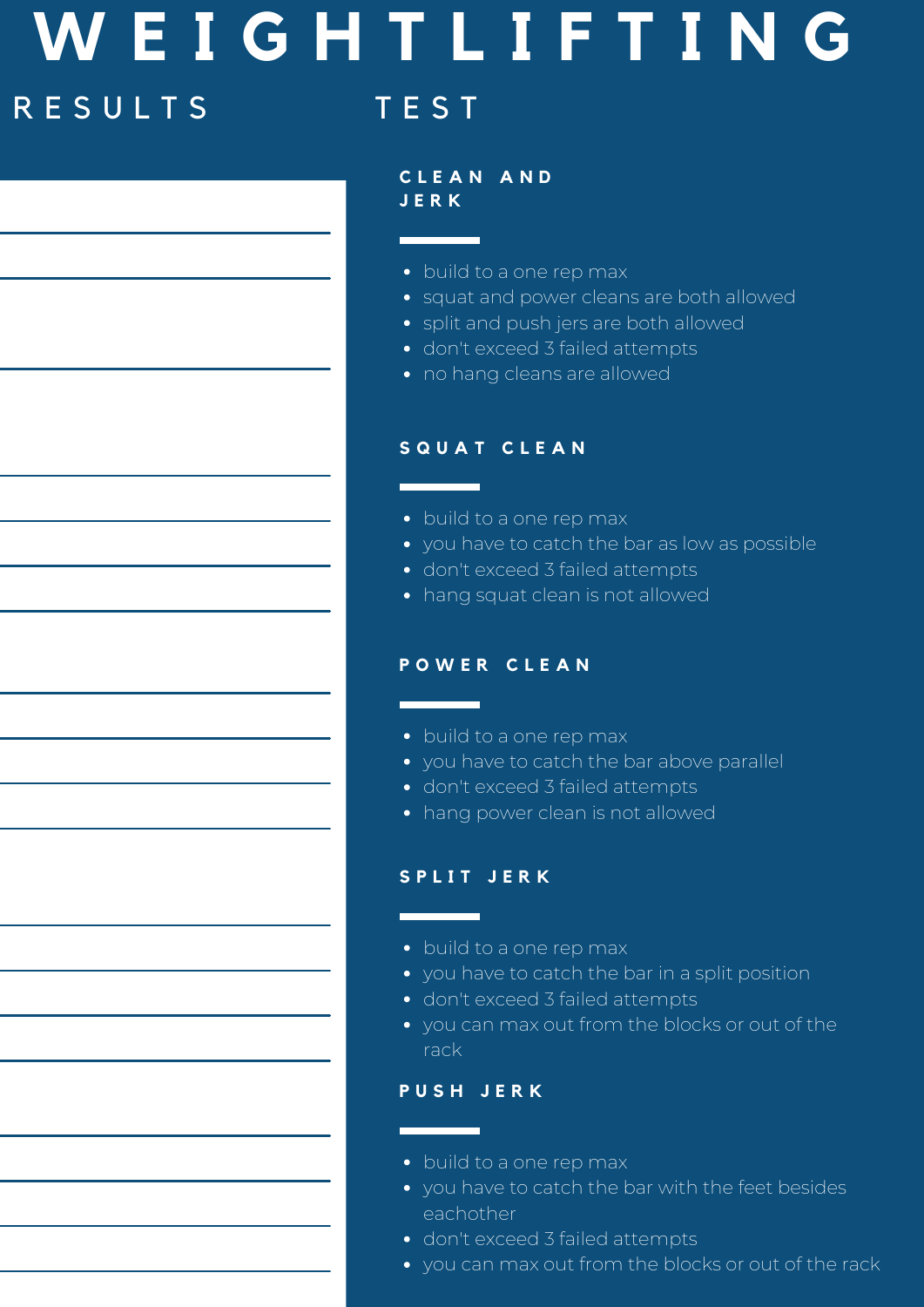#### **S Q U A T S N A T C H**

- build to a one rep max
- catch the bar as low as possible
- don't exceed 3 failed attempts
- hang snatch is not allowed

#### **P O W E R S N A T C H**

- build to a one rep max
- catch the bar above parallel
- don't exceed 3 failed attempts
- hang snatch is not allowed

#### **F R O N T S Q U A T**

- build to a one rep max
- you have to go below parallel
- don't exceed 3 failed attempts

#### **B A C K S Q U A T**

- build to a one rep max
- you have to go below parallel
- don't exceed 3 failed attempts

#### **D E A D L I F T**

- build to a one rep max
- don't exceed 3 failed attempts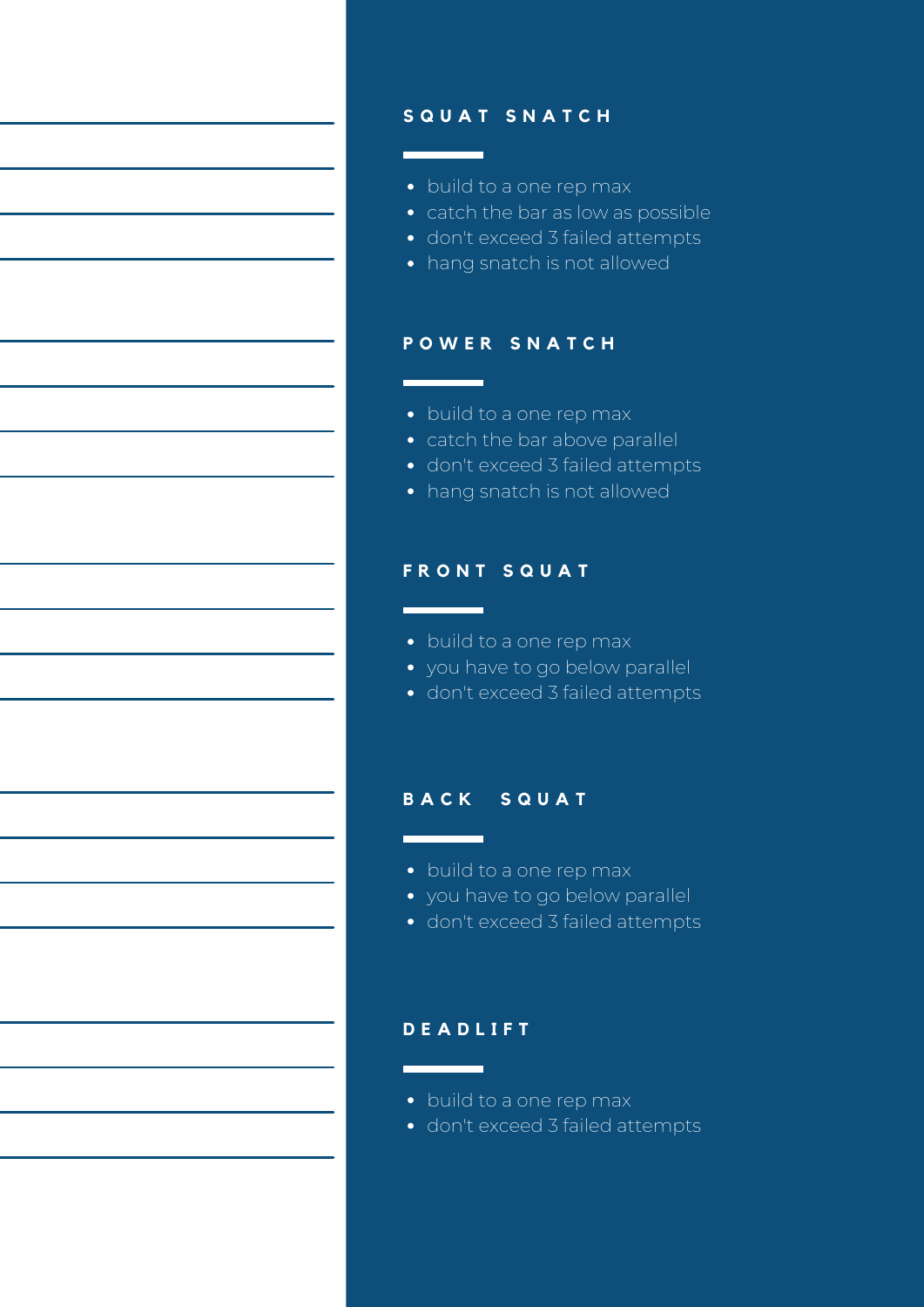#### **B E N C H P R E S S**

- build to a one rep max
- don't exceed 3 failed attempts
- go low enough that the chest is in contact with the bar
- if your spotter touches the bar it's a no rep
- extend al the way up before you place the bar back in the rack

#### **S E A L R O W**

- build to a one rep max
- don't exceed 3 failed attempts
- the barbell should hit the bench for the rep to count
- it's ok to extend the spine and lift the feet a bit

#### **S T R I C T P R E S S**

- build to a one rep max
- don't exceed 3 failed attempts
- the barbell has to be in contact with the shoulders before you start the movement
- absolutely no upwards momentum from the lower body is allowed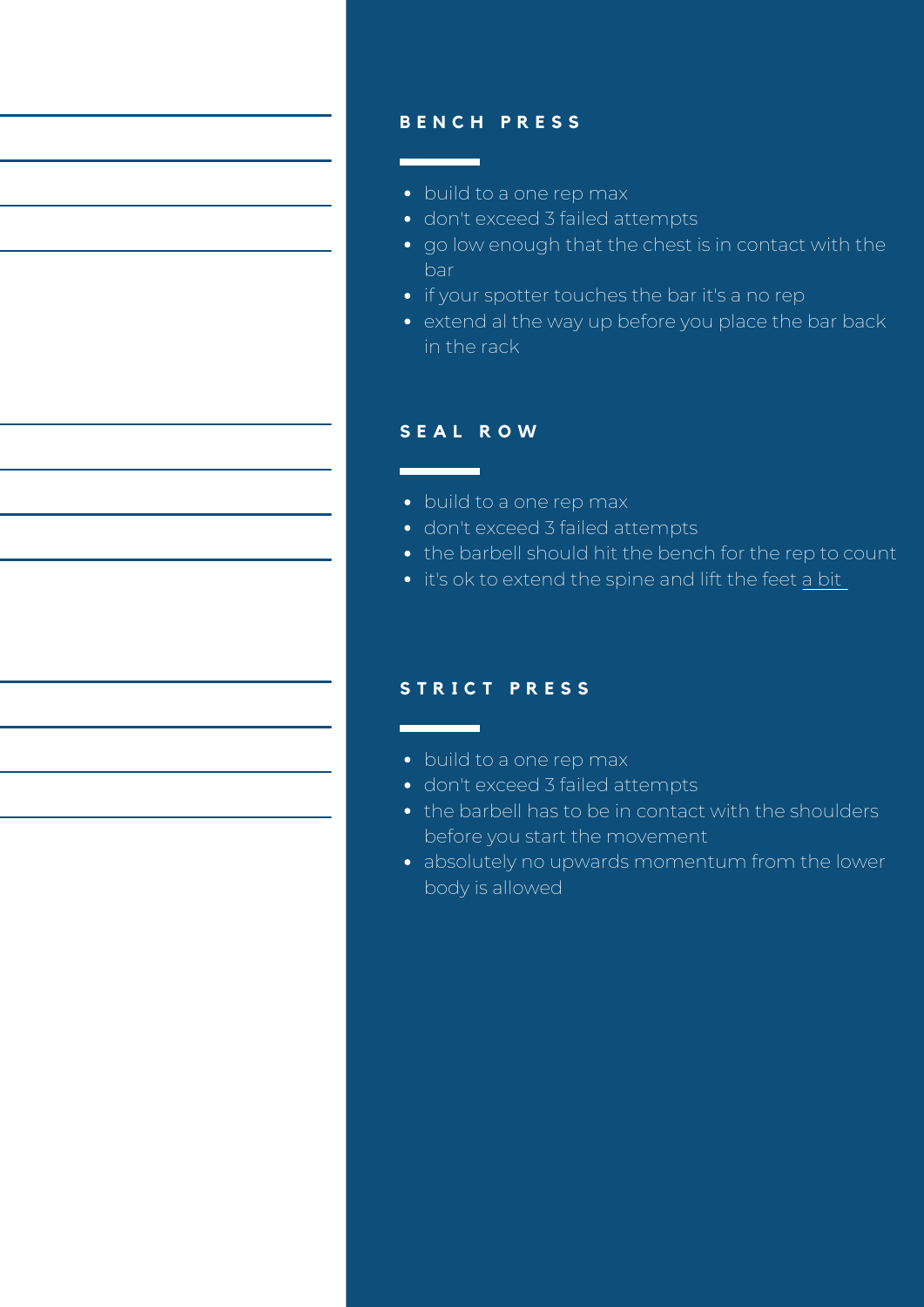# **G Y M N A S T I C S** R E S U L T S T E S T

#### **S T R I C T H A N D S T A N D P U S H - U P**

- do as many reps possible within one set
- don't exceed 2 attempts
- leg movement is not allowed
- the end point of the movement is at the top with the elbows extended and the feet on the wall and in the bottom position the head touching the abmat.

#### **K I P P I N G H A N D S T A N D P U S H - U P**

- do as many reps possible within one set
- don't exceed 2 attempts
- leg movement is allowed
- the end point of the movement is at the top with the elbows extended and the feet on the wall and in the bottom position the head touching the abmat.

#### **S T R I C T P U L L - U P**

- do as many reps possible within one set
- don't exceed 2 attempts
- leg movement is not allowed
- the end point of the movement is at the top with the chin above the bar and in the bottom position the elbows extended.

#### **K I P P I N G / B U T T E R F L Y P U L L - U P**

- do as many reps possible within one set
- don't exceed 2 attempts
- leg movement is allowed
- the two end point of the movement is at the top with the chin above the bar and in the bottom position the elbows extended.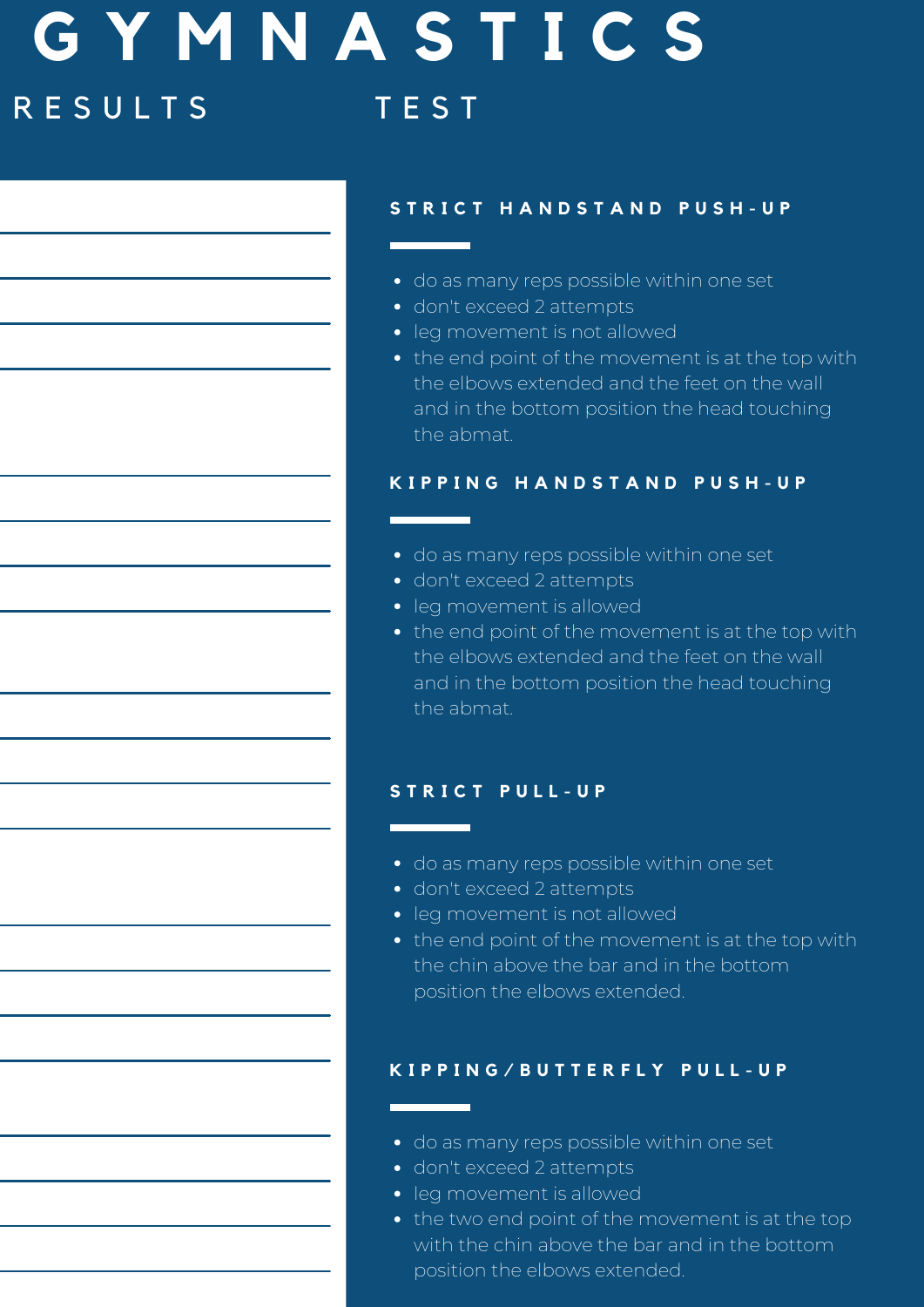#### **P U S H U P**

- do as many reps possible within one set
- don't exceed 2 attempts
- the end point of the movement is at the top with the elbows extended and in the bottom position the chest touching an abmat.

#### **S T R I C T T O E S - T O - B A R**

- do as many reps possible within one set
- don't exceed 2 attempts
- no extra momentum is allowed
- don't swing the feet back in the bottom position.
- the end point of the movement is at the top with the elbows extended and the toes touching the bar and in the bottom position the elbows extended.

#### **K I P P I N G T O E S - T O - B A R**

- do as many reps possible within one set
- don't exceed 2 attempts
- extra momentum is allowed
- the end point of the movement is at the top with the elbows extended and the toes touching the bar and in the bottom position the elbows extended.with the feet reaching behind the bar.

#### **H A N D S T A N D W A L K**

- walk as many meters as possible within one set
- don't exceed 6 attempts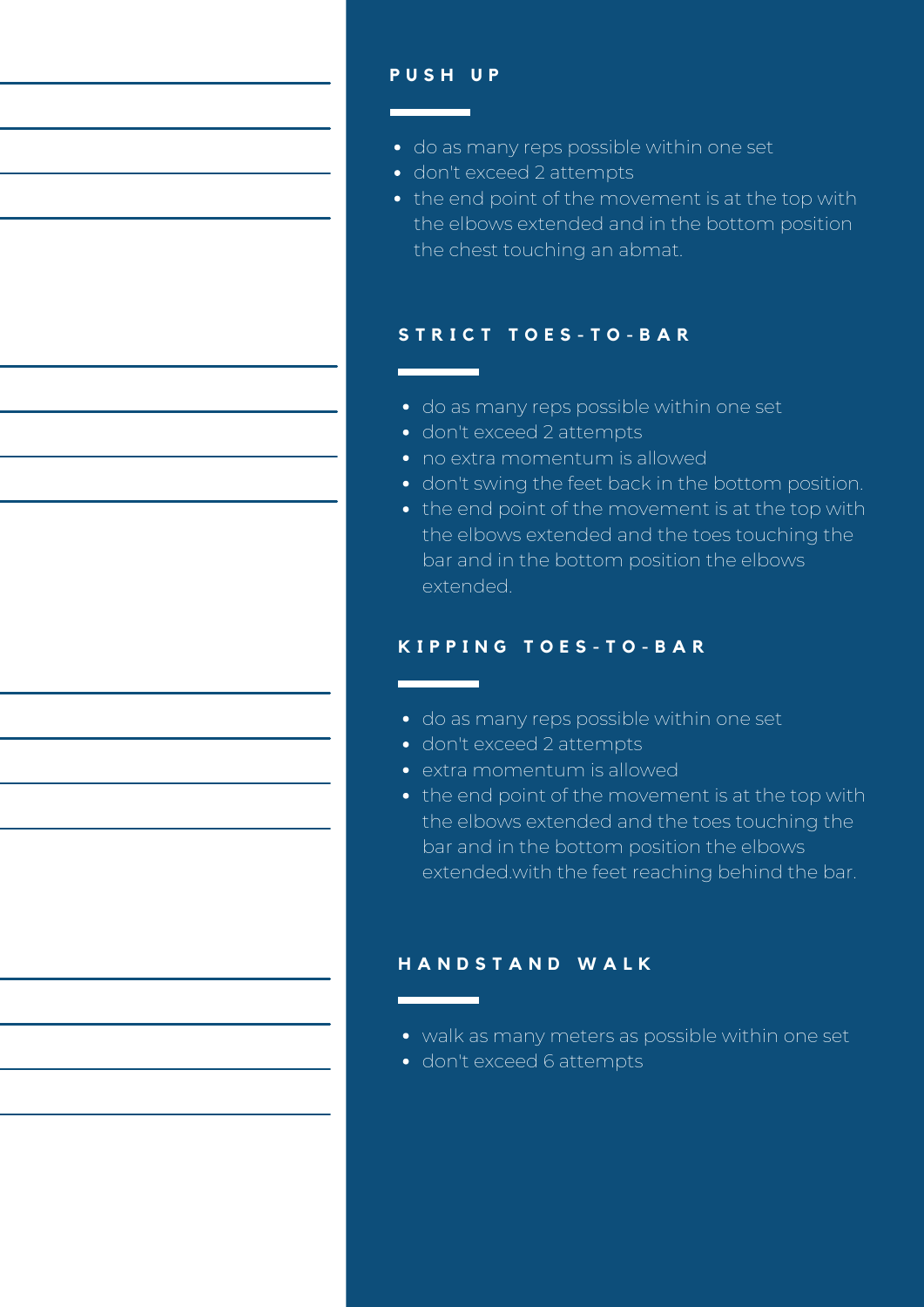#### **B A R M U S C L E - U P**

- do as many reps possible within one set
- don't exceed 2 attempts
- the end point of the movement when you support yourself at the top of the bar with the elbows extended and the shoulders slightly leaning in front of the bar. You should always come back to a bottom position where the elbows are extended.

#### **R I N G M U S C L E - U P**

- do as many reps possible within one set
- don't exceed 2 attempts
- the end point of the movement when you support yourself at the top of the rings with the elbows extended and the shoulders slightly leaning in front of the rings. You should always come back to a bottom position where the elbows are extended.

#### **P I S T O L S Q U A T**

- do as many reps possible within one minute
- one re-do is permitted
- if you trip during the rep then it's a no rep
- if you place the non working foot on the floor before the knee of the working foot is extended it's a no rep
- you have to come down to underneath parallel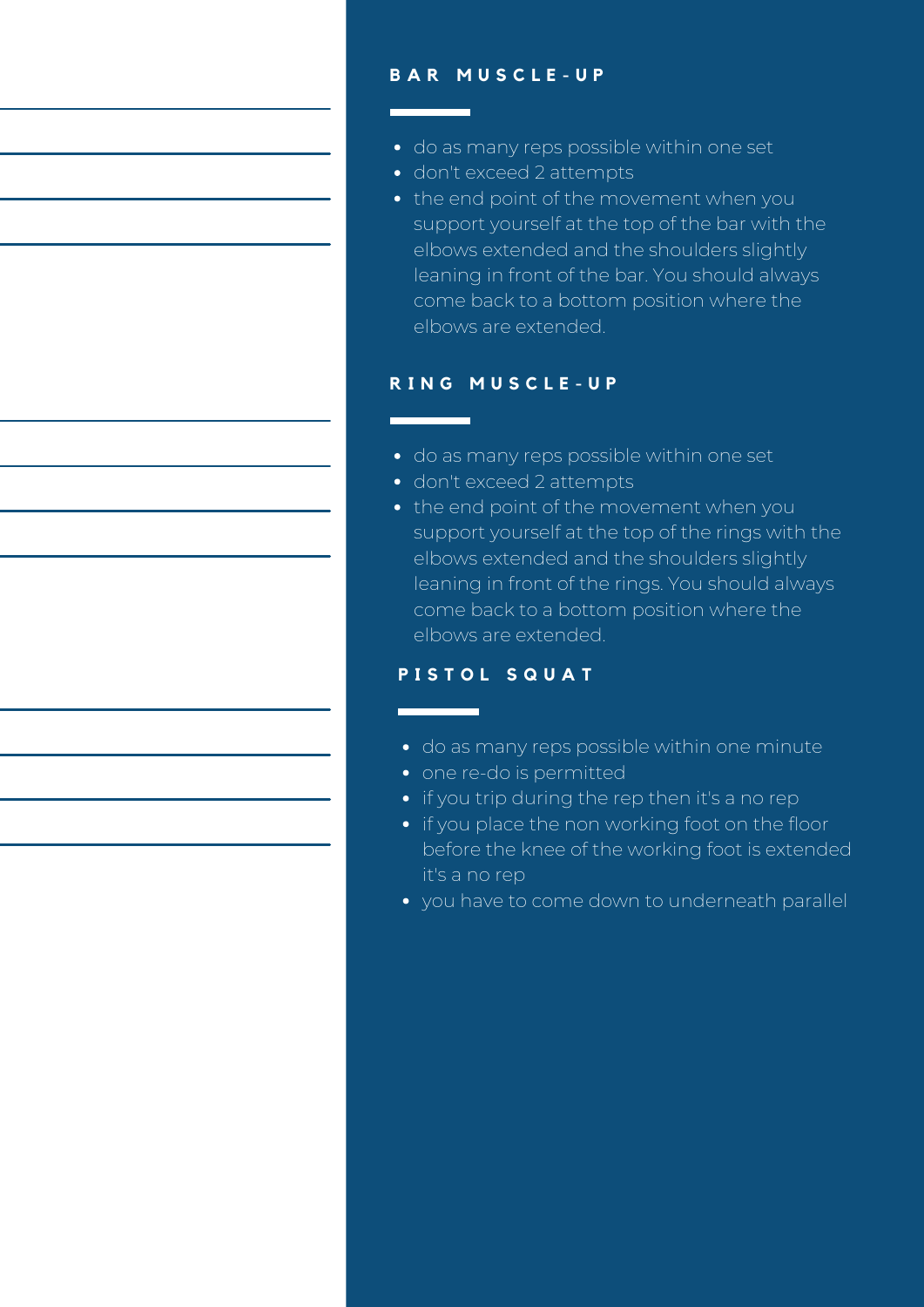# **W O R K C A P A C I T Y**

#### **B A S E T E S T**

- 2 sets of 500m row with 90 seconds of rest in between
- set the damper @5
- remain seated during the 90 seconds
- note the time of the first set and the second set

#### **2 N D S E T O F 5 0 0 M E X C E E D E D 1 1 0 % C O M P A R E D T O T H E F I R S T S E T O F 5 0 0 M**

#### **E N G I N E T E S T**

• row 5000 meters with the damper on your prefered setting, then rest for a minimum of 20 minutes and a maximum of 12 hours. Then row 2000 meters with the same damper setting. Both should be as quick as possible.

#### **2 N D S E T O F 5 0 0 M W A S L O W E R T H A N 1 1 0 % C O M P A R E D T O T H E F I R S T S E T O F 5 0 0 M**

#### **T H R E S H O L D / B A T T E R Y T E S T**

• Find your one rep max squat clean, then after your last succesful attempt rest for 10 min. After 10 minutes of rest do an amrap of 8 minutes of squat cleans @90% of your the 1rm that you've done 10 minutes before.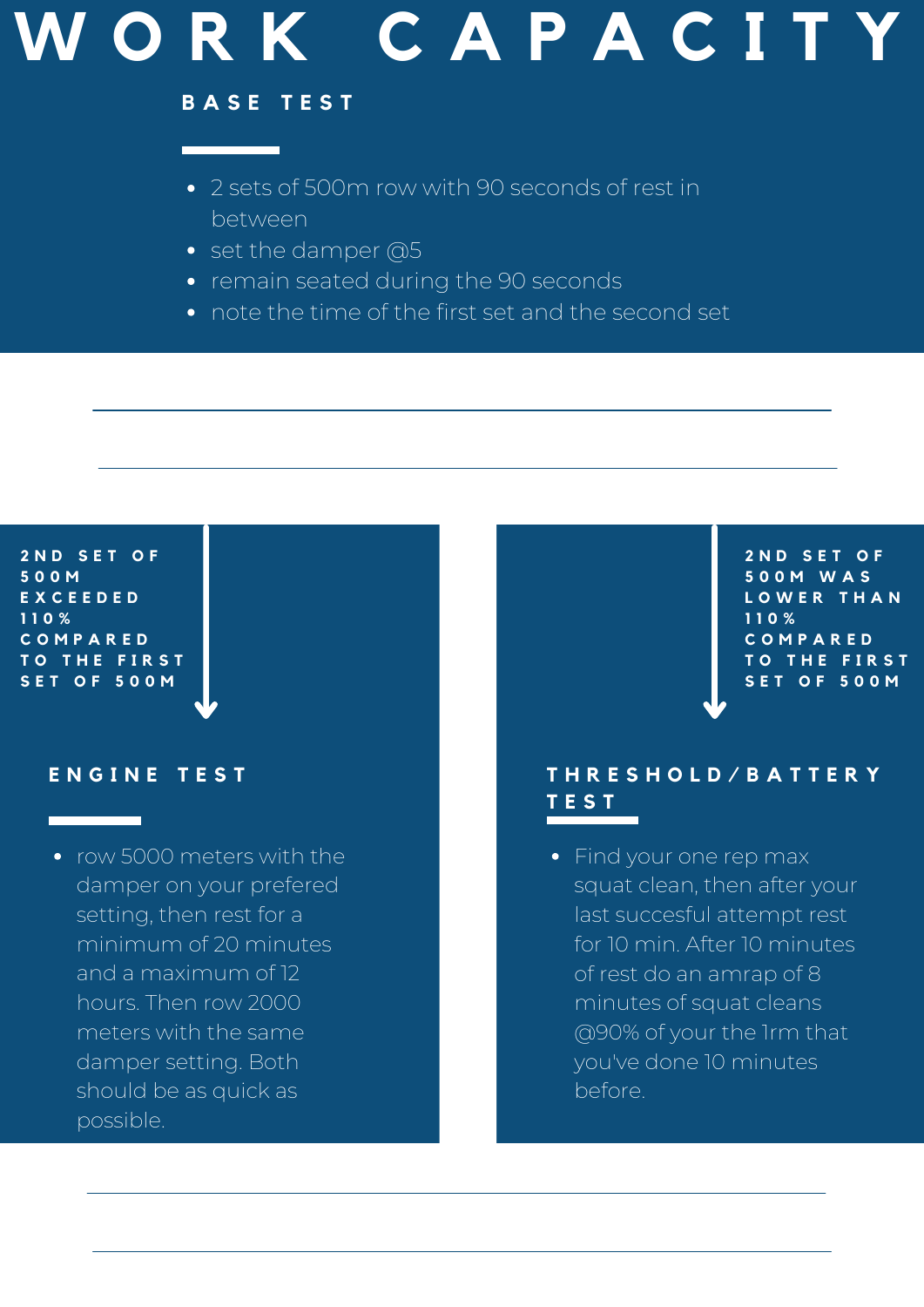# **D A T A S H E E T**

### **W E I G H T L I F T I N G**

OLYMPIC LIFTING > ABSOLUTE STRENGTH

1.1.1 ALL ROUND FOCUS (ACCUMULATION) 1.1.2 ALL ROUND FOCUS (INTENSIFICATION)

OLYMPIC LIFTING < ABSOLUTE STRENGTH

2.1.1 ALL ROUND FOCUS (ACCUMULATION) 2.1.2 ALL ROUND FOCUS (INTENSIFICATION)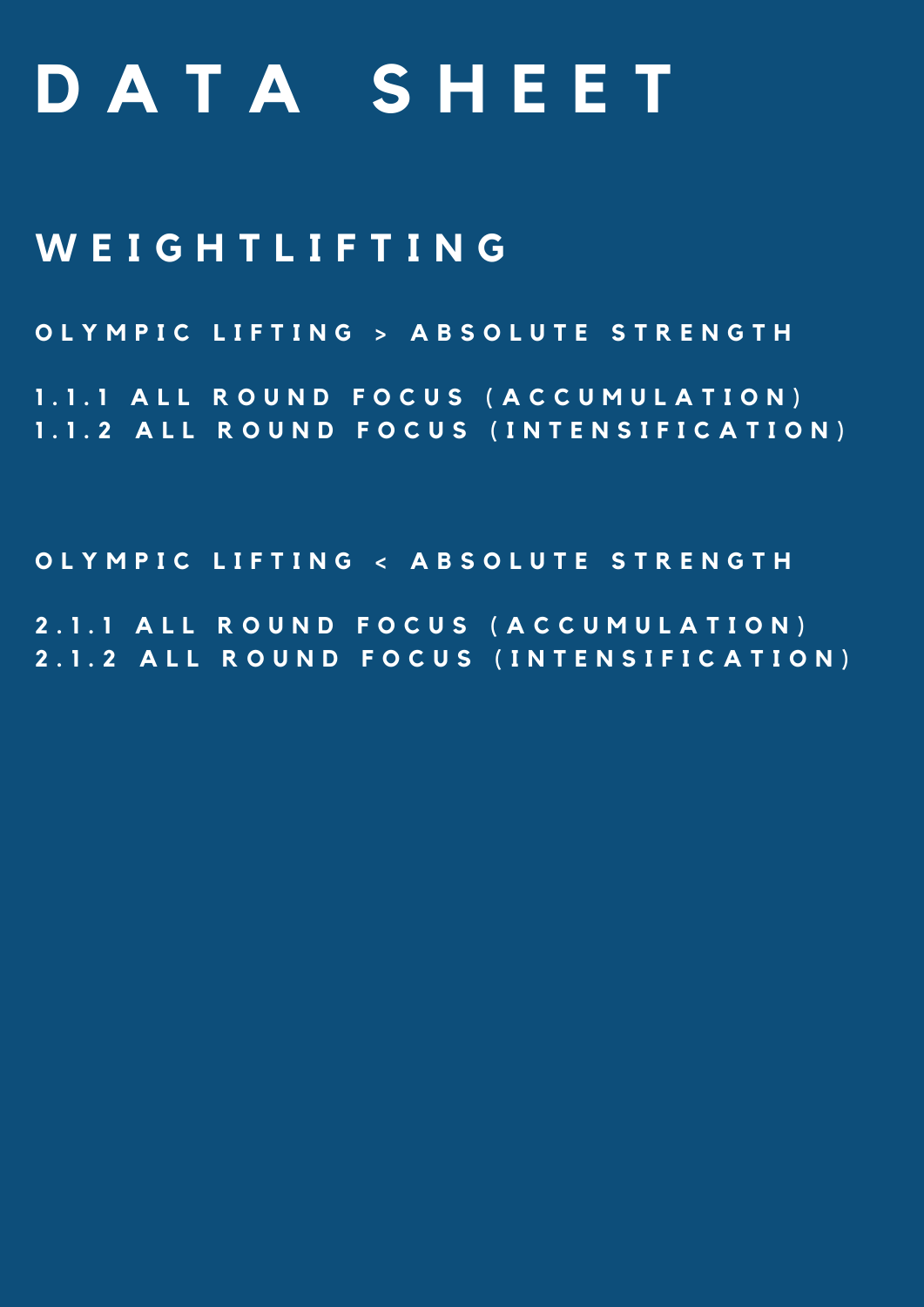# level 1

60% 100%

60% 100%

Kipping hspu

Kipping toes to bar 60% 100%

Butterfly pull up

x

x

x

### Max effort:

- 0 strict hspu
- strict pull up 0
- 3 push up
- strict toes to bar 1
- handstand walk x
- bmup x
- rmup x
- pistol squat (1 min ME) x

program: level 1 all round gymnastics 4.1.1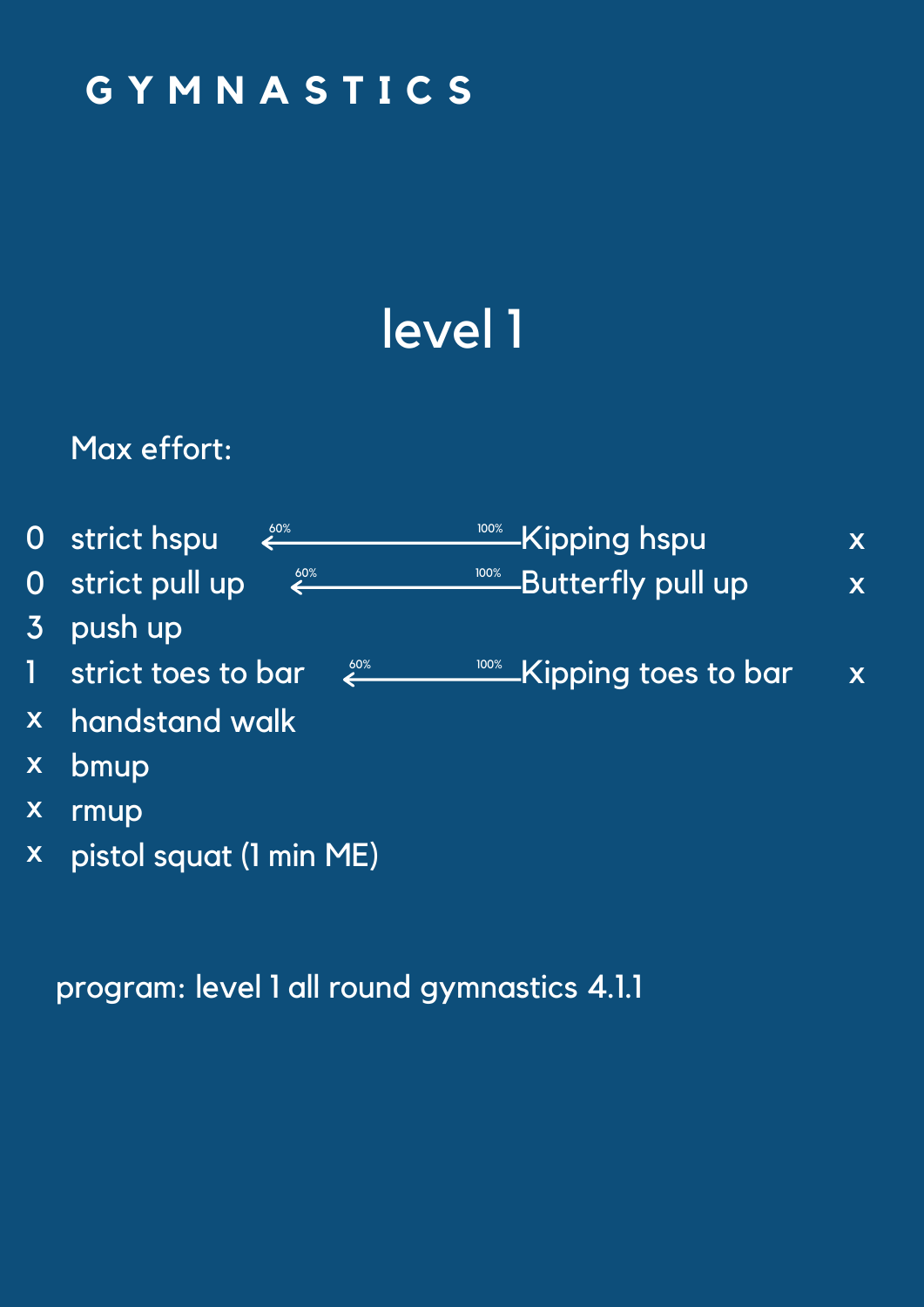# level 2

### Max effort:

|                         | $\frac{60\%}{2}$<br>$1 - 5$ strict hspu | 100%<br><b>Kipping hspu</b>                | X                       |
|-------------------------|-----------------------------------------|--------------------------------------------|-------------------------|
|                         | 60%<br>1 - 5 strict pull up             | 100%<br>Butterfly pull up                  | $\overline{\mathsf{X}}$ |
|                         | $3 - 15$ push up                        |                                            |                         |
|                         | 3 - 7 strict toes to bar<br>60%         | <u><sup>100%</sup> Kipping toes to bar</u> | $\overline{\mathsf{X}}$ |
| X                       | handstand walk                          |                                            |                         |
| $\overline{\mathbf{X}}$ | bmup                                    |                                            |                         |
| $\boldsymbol{X}$        | rmup                                    |                                            |                         |
| $\boldsymbol{X}$        | pistol squat (1 min ME)                 |                                            |                         |

program: level 2 all round gymnastics 4.2.1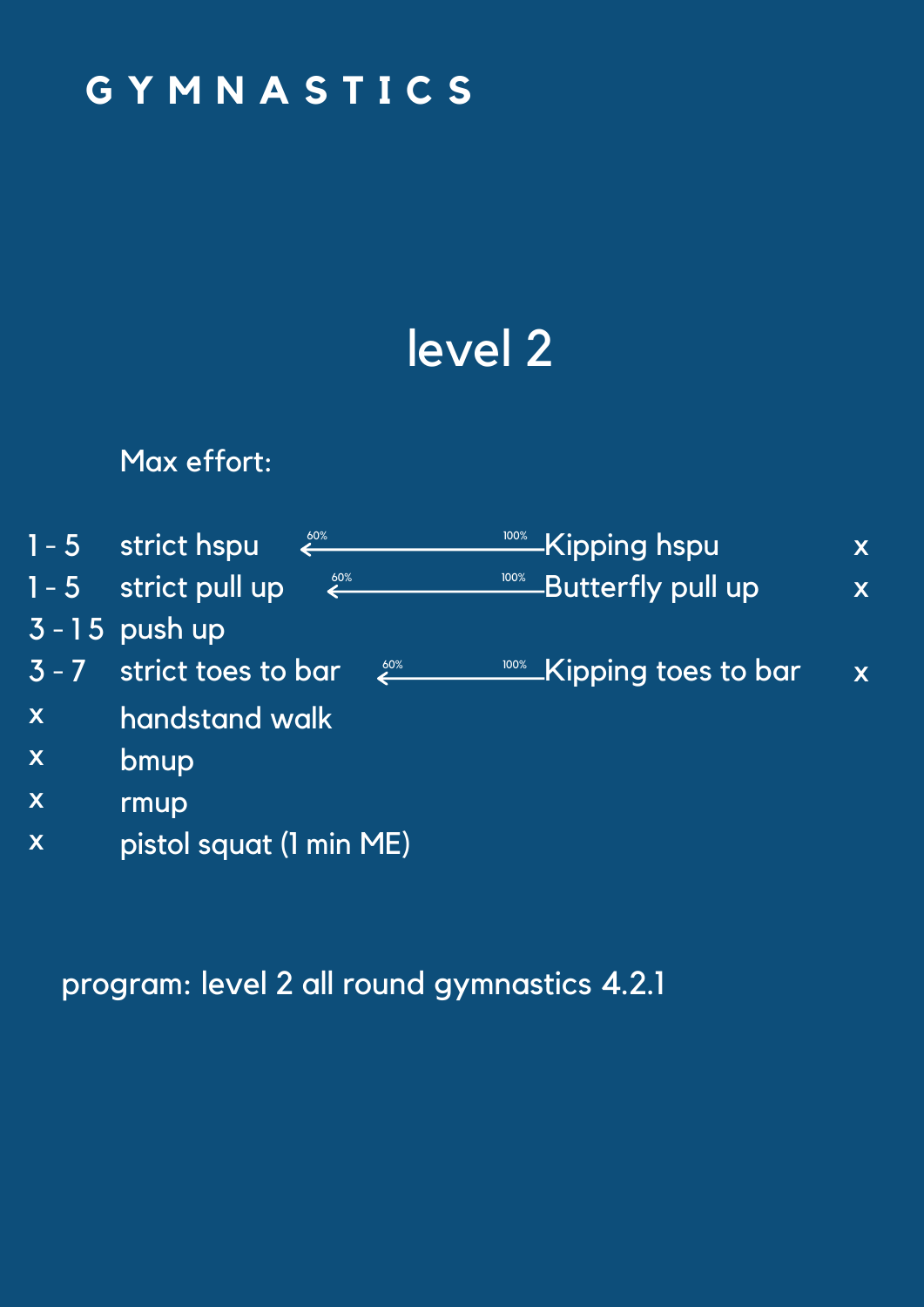# level 3

### Max effort:



#### program:

level 3 all round gymnastics kipping focus 4.3.1 level 3 all round gymnastics strict focus 4.3.2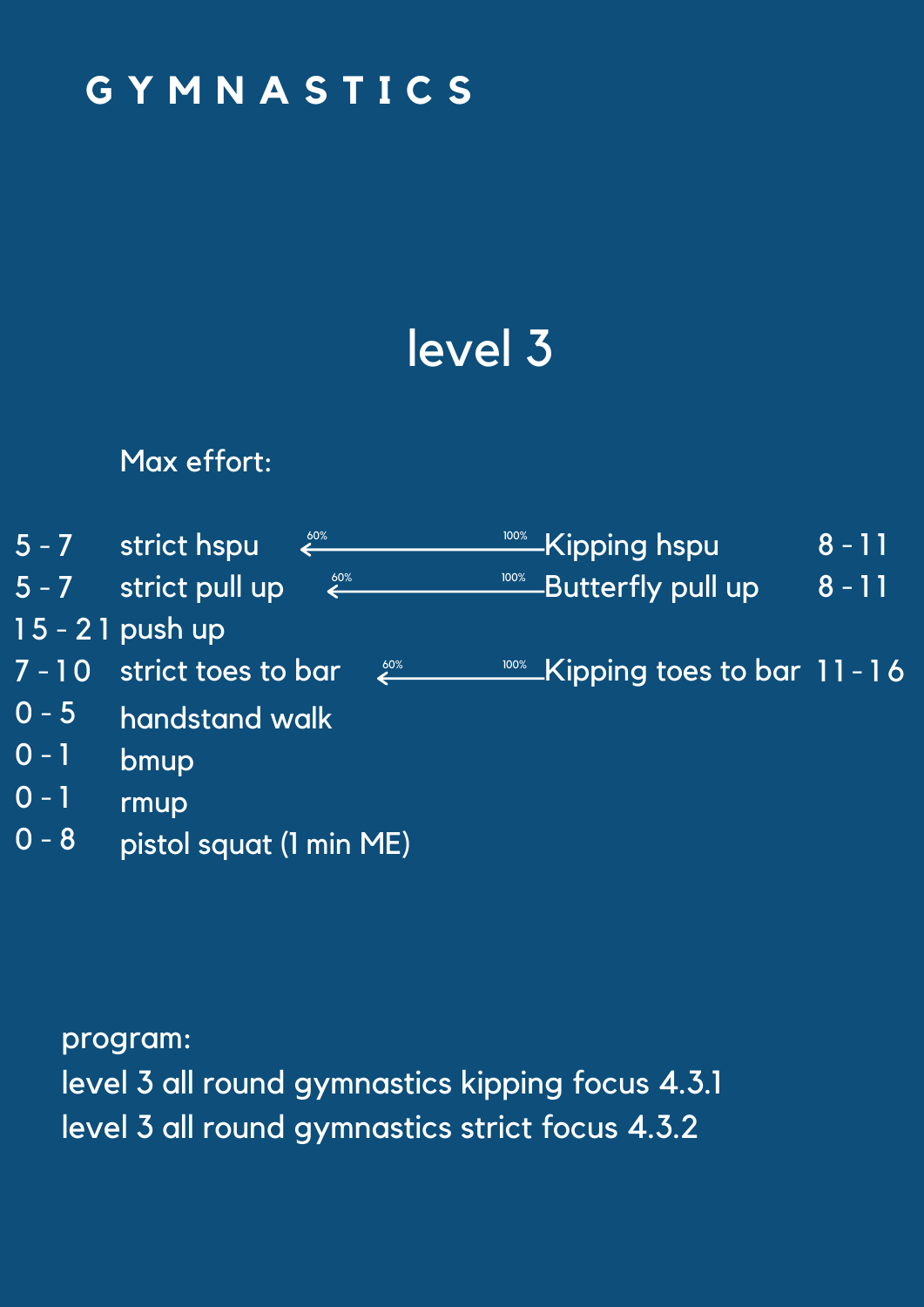## level 4

### Max effort:



program: level 4 all round gymnastics kipping focus 4.4.1 level 4 all round gymnastics strict focus 4.4.2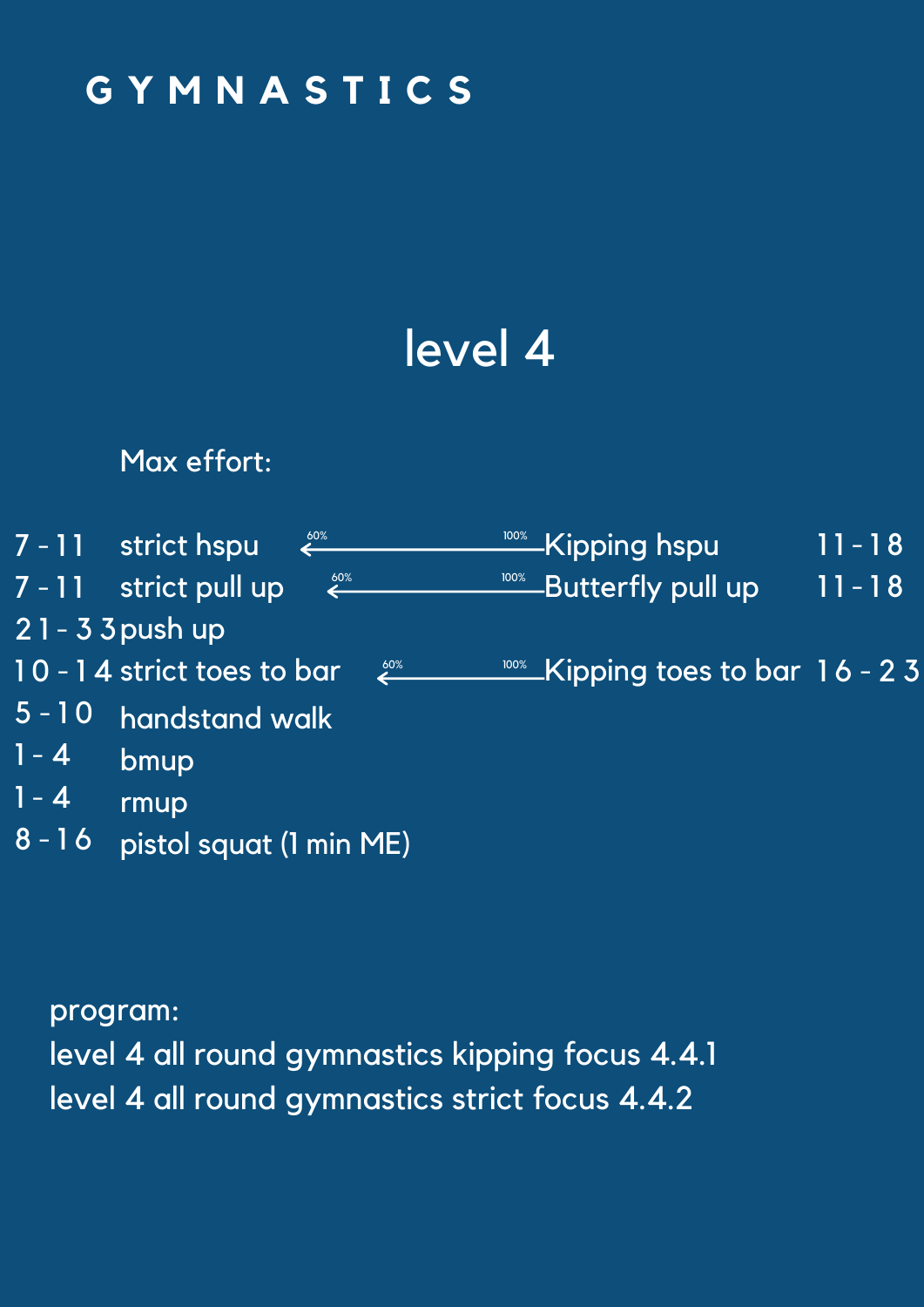# level 5

### Max effort:



program: level 5 all round gymnastics kipping focus 4.5.1 level 5 all round gymnastics strict focus 4.5.2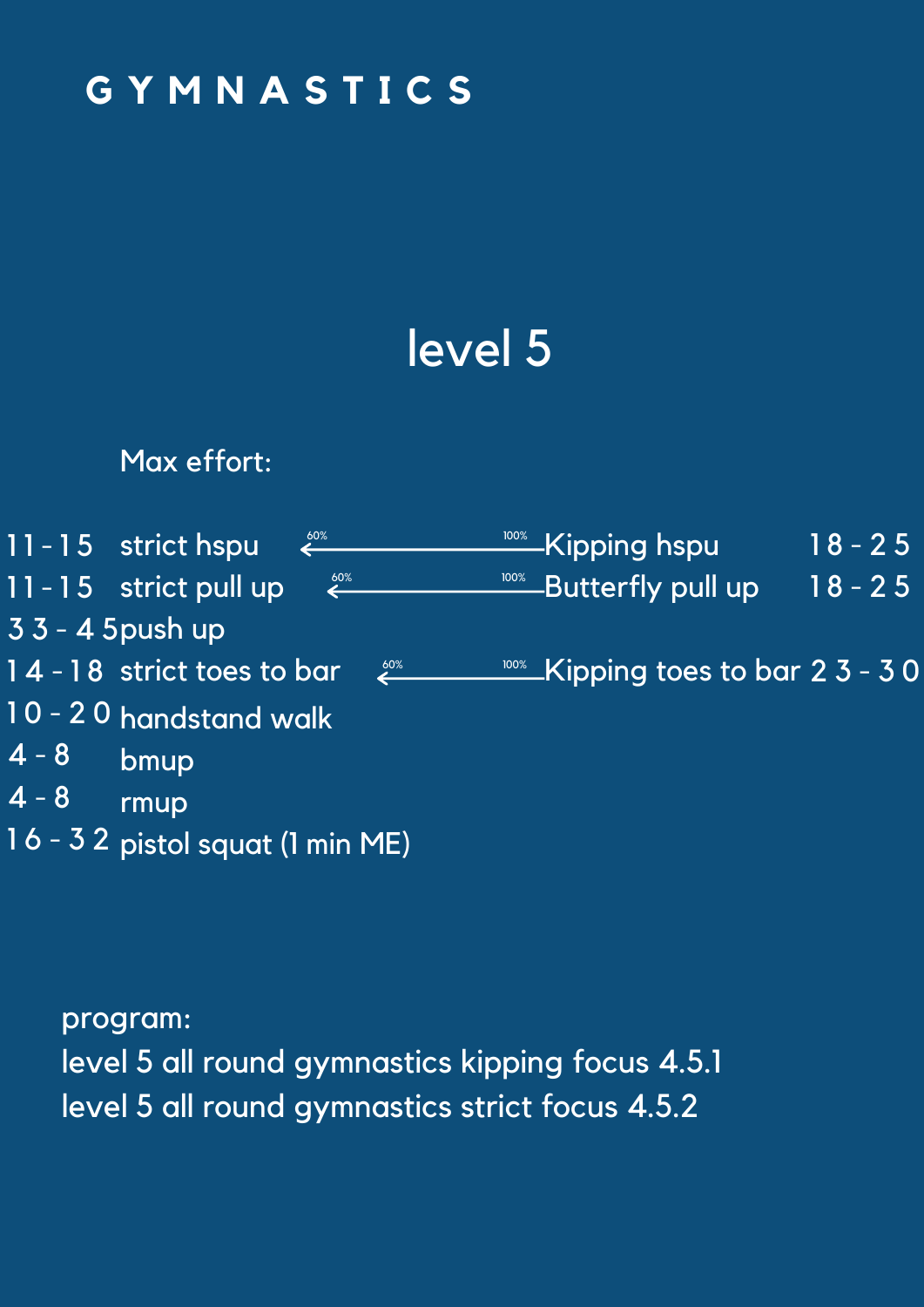# level 6

### Max effort:

| 15 | 60%<br>strict hspu          | -Kipping hspu                          | 25 |
|----|-----------------------------|----------------------------------------|----|
| 15 | $^{60\%}$<br>strict pull up | 100%<br>Butterfly pull up              | 25 |
| 45 | push up                     |                                        |    |
| 18 | strict toes to bar<br>60%   | <b><u>100% Kipping</u></b> toes to bar | 30 |
| 20 | handstand walk              |                                        |    |
| 8  | bmup                        |                                        |    |
| 8  | rmup                        |                                        |    |
| 32 | pistol squat (1 min ME)     |                                        |    |

program:

level 6 all round gymnastics kipping focus 4.6.1 level 6 all round gymnastics strict focus 4.6.2